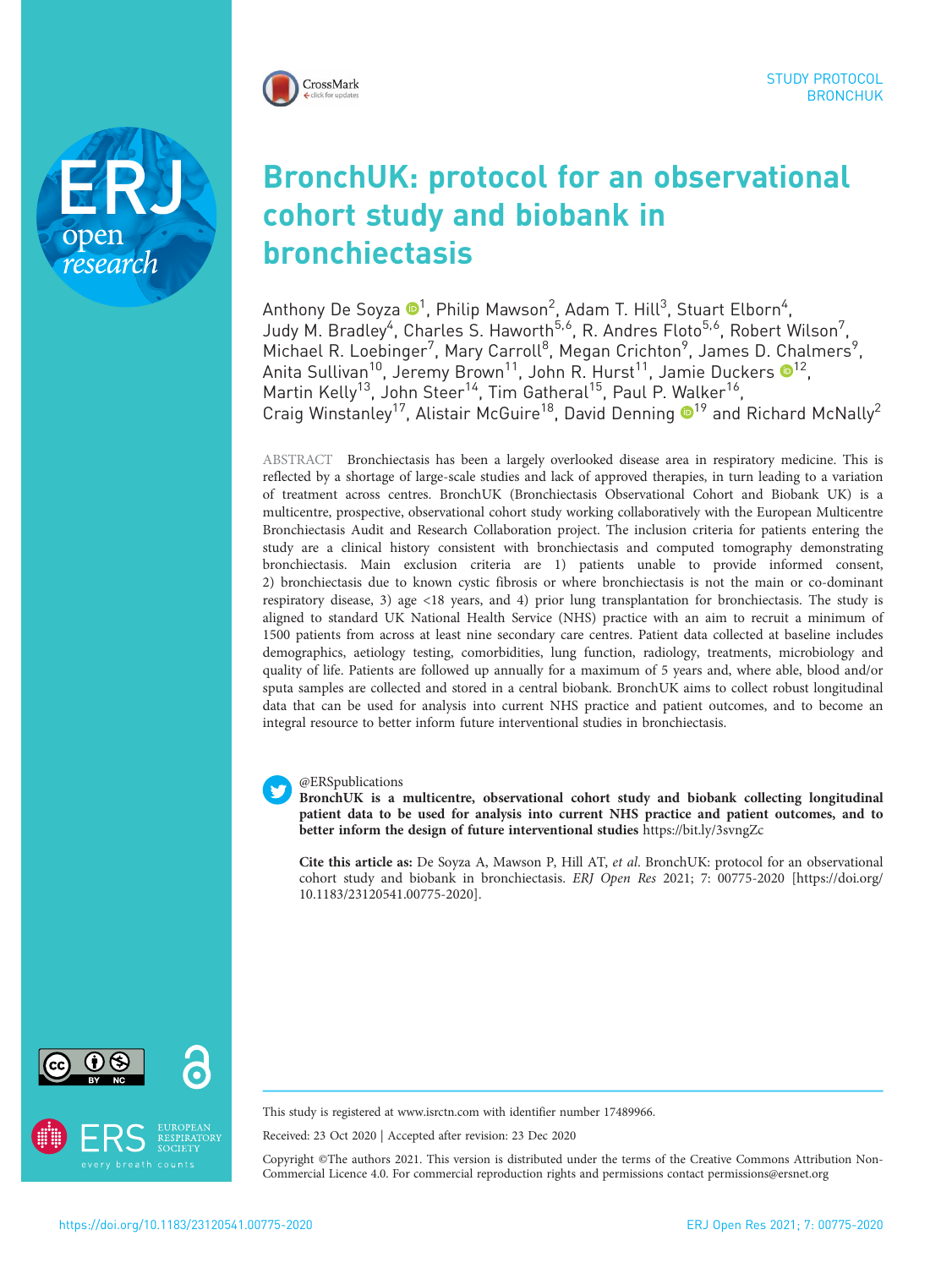# Introduction

Bronchiectasis is now being recognised for its increasing importance to people affected by the condition, and has been neglected in respiratory medicine [[1](#page-7-0), [2\]](#page-7-0). In contrast to conditions such as asthma and COPD, bronchiectasis has previously been viewed as an 'orphan disease' [\[3, 4\]](#page-7-0). Recent data consistently show an increasing prevalence of the condition across European and US healthcare systems [\[5](#page-7-0)–[7\]](#page-7-0), emphasising the need for better resourced research in this area.

This need is reflected by a lack of large-scale cohorts and the recruitment of well-characterised patients into intervention studies. There are few, if any, drug therapies specifically licensed for bronchiectasis available across multiple countries [[8](#page-7-0)–[10](#page-7-0)] and current guidelines remain mostly reliant on studies with low-grade evidence [\[11, 12](#page-7-0)]. Naturally, this leads to variations in care.

A recent upsurge in interest has revitalised the field and the European roadmap project for bronchiectasis has helpfully delineated the priorities in bronchiectasis [\[13](#page-7-0)]. However, major questions remain unanswered that can be facilitated by better epidemiological data, better understanding of the natural history of the disease and risk factors for adverse outcomes such as exacerbations, hospitalisations and mortality [[13](#page-7-0)].

The European Multicentre Bronchiectasis Audit and Research Collaboration (EMBARC) project has helped create a network of bronchiectasis centres across Europe that are recruiting patients into a multinational study [\[14](#page-7-0)–[16\]](#page-7-0). In parallel to this, the UK bronchiectasis community recognised a need to understand healthcare outcomes and variation in practice across the UK. The Bronchiectasis Observational Cohort and Biobank UK (BronchUK) is a project arising from a Medical Research Council (MRC)-funded partnership that consists of a consortium and is also the name of the associated database. The UK bronchiectasis consortium is an expanding group based around the recruiting centres plus affiliated scientific experts in other fields (e.g. microbiology and health economics). BronchUK is envisaged as a focal point for the UK bronchiectasis community with a number of workshops led by BronchUK members but open to the wider community. BronchUK complements EMBARC, with significant elements of the projects overlapping, including the database design and platform allowing comparisons across the wider EMBARC dataset.

In addition, BronchUK has a biobank and regulatory approval to link individual patient data to national healthcare data (see [table 1](#page-2-0), shared and unique elements between EMBARC and BronchUK). Existing and prospective study designs and recruitment will be enhanced by cohorts of well-characterised patients, particularly where patients have given consent to be contacted for future research studies. The UK offers an important test bed for many aspects of bronchiectasis care with free healthcare at the point of access and established bronchiectasis guidelines, published by the British Thoracic Society (BTS) in 2010 and recently updated [\[1\]](#page-7-0), with subsequent national audits [[17](#page-7-0), [18\]](#page-7-0). The potential to utilise UK data systems for healthcare usage and outcomes enables exploratory analyses between the treatment regimens and patient outcomes, which will in turn better inform future intervention studies.

## Study objectives

The objectives of the study are: to develop a multicentre bronchiectasis registry incorporating baseline data collection with annual follow-up data for at least 5 years; to facilitate the creation of a biobank in bronchiectasis to underpin future mechanistic studies; to describe the treatment patterns across the UK, phenotypic data, comorbidities and healthcare use; to facilitate multinational cooperation, especially with EMBARC, within academia and with industry to develop new discoveries; to develop key partnerships with experts not currently working in bronchiectasis to optimally use the datasets.

Affiliations: <sup>1</sup>Population and Health Science Institute, Newcastle University, National Institute of Health Research Biomedical Research Centre, Newcastle, UK. <sup>2</sup>Newcastle University, Newcastle, UK. <sup>3</sup>Royal<br>Infirmary and University of Edinburgh, Edinburgh, UK. <sup>4</sup>The Wellcome–Wolfson Institute for Experimental Medicine, Queen's University Belfast, UK. <sup>5</sup>Cambridge Centre for Lung Infection, Royal Papworth Hospital, Cambridge, UK. <sup>6</sup>Cambridge Centre for Lung Infection, Royal Papworth Hospital and Department of Medicine, University of Cambridge, Cambridge, UK. <sup>7</sup>Host Defence Unit, Royal Brompton Hospital, Imperial College University of Cambridge, Cambridge, UK. 'Host Defence Unit, Royal Brompton Hospital, Imperial College<br>London, London, UK. <sup>8</sup>University Hospital Southampton NHS Foundation Trust, Southampton, UK. <sup>9</sup>College of<br>Medicine, Un NHS Foundation Trust, Birmingham, UK. <sup>11</sup>UCL Respiratory, University College London, London, UK. <sup>12</sup>Cardiff and Vale University Health Board, Cardiff, UK. <sup>13</sup>Altnagelvin Area Hospital, Western Health and Social Care Trust, Londonderry, UK. <sup>14</sup>North Tyneside General Hospital, Northumbria Healthcare NHS Foundation Trust, North Shields, UK. <sup>15</sup>University Hospitals of Morecambe Bay NHS Foundation Trust, Morecambe, UK.<br><sup>16</sup>Liverpool University Hospitals, Liverpool, UK. <sup>17</sup>University of Liverpool, Liverpool, UK. <sup>18</sup>London School of Economics, London, UK. <sup>19</sup>The University of Manchester, Manchester, UK.

Correspondence: Anthony De Soyza, Population and Health Science Institute, Newcastle University, National Institute of Health Research Biomedical Research Centre, 2060 Leech Building, Newcastle upon Tyne, Tyne and Wear, NE2 4HH, UK. E-mail: [anthony.de-soyza@newcastle.ac.uk](mailto:anthony.de-soyza@newcastle.ac.uk).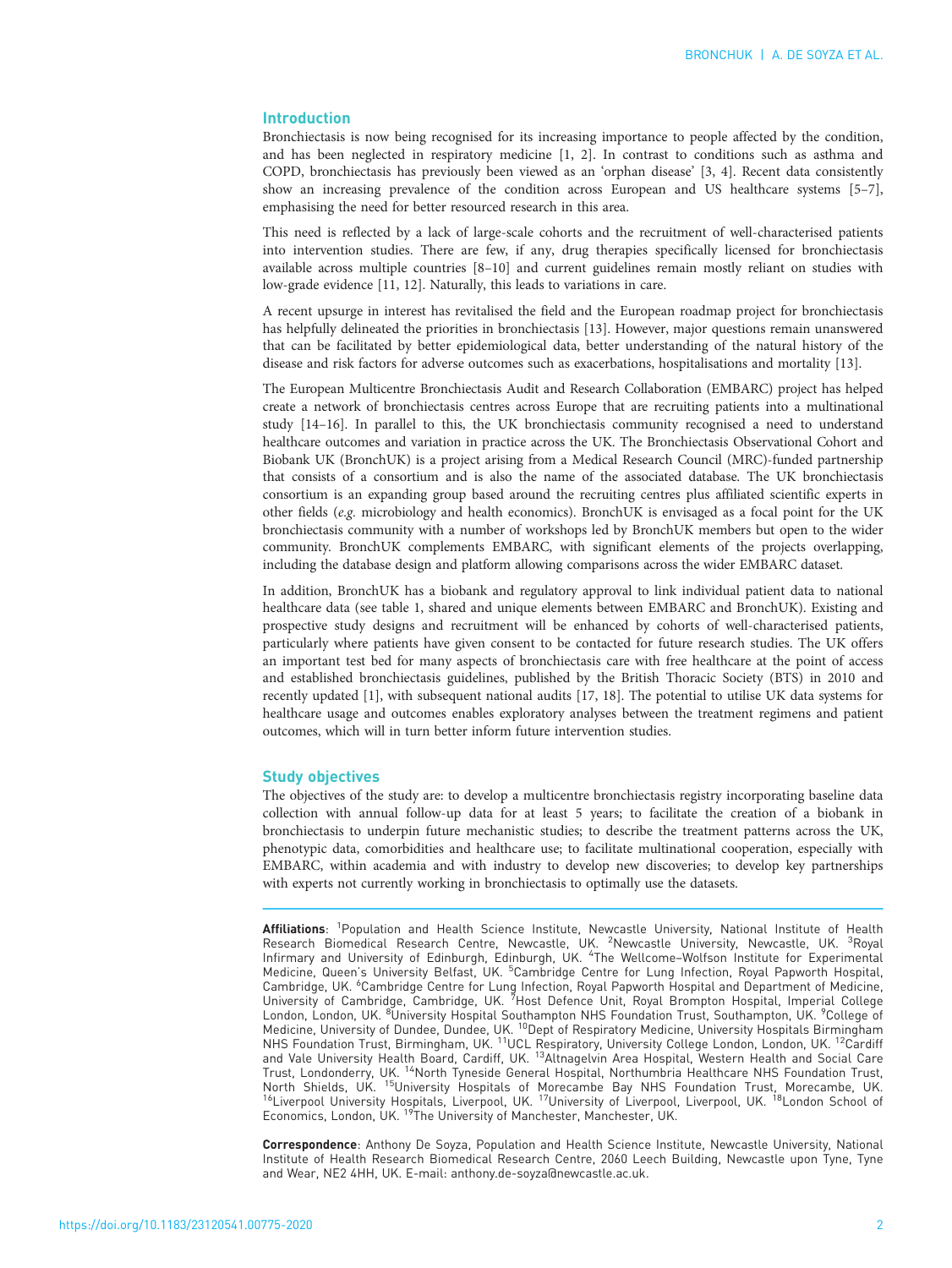<span id="page-2-0"></span>

| TABLE 1 EMBARC and BronchUK shared and unique elements |
|--------------------------------------------------------|
|--------------------------------------------------------|

| <b>Shared elements</b>                                                                                                                                                         | Unique elements to BronchUK                                                                                                                                                                                                                                                                                                                |
|--------------------------------------------------------------------------------------------------------------------------------------------------------------------------------|--------------------------------------------------------------------------------------------------------------------------------------------------------------------------------------------------------------------------------------------------------------------------------------------------------------------------------------------|
| Multicentre<br>CT-confirmed<br>bronchiectasis<br>Severity score<br>Pathogen status<br>Treatment/medications<br>Quality of life measures<br>Mortality and exacerbation<br>rates | Linked healthcare data to confirm healthcare use (and compare regimens<br>within one healthcare system)<br>Psychological measurements (anxiety and depression scores)<br>Linked to national mortality data sets<br>Potential to link with NHS digital and or other NHS number linked projects<br>(PHOS-COVID)<br>Samples stored in biobank |

EMBARC: European Multicentre Bronchiectasis Audit and Research Collaboration; BronchUK: Bronchiectasis Observational Cohort and Biobank UK; CT: computed tomography; NHS: National Health Service.

# Study design

The registry is a multicentre, prospective, observational cohort study enrolling consecutive adult patients with radiologically confirmed bronchiectasis across the UK. The study is noninterventional and recruiting from secondary care centres (see table 2, full list of participating centres). BronchUK runs in parallel with the EMBARC trial protocol as published and is acknowledged herein, where appropriate repetition is included.

The study collects baseline data and delineates routine practice across participating secondary care centres aligned to prevailing national and international guidelines on aetiological testing and monitoring of bronchiectasis. Patients giving informed consent to participate have baseline data collected and annual review data recorded *via* routine hospital visits for up to 5 years. These include basic demographics; reported comorbidities; results from aetiological testing; pulmonary function tests; recent sputum microbiology; health-related quality of life (HRQoL); symptoms (including MRC dyspnoea); radiological data; treatment and physiotherapy regimens and healthcare usage/exacerbation rates [\(figure 1\)](#page-3-0).

BronchUK received central ethical approval from the National Research Ethics Service Committee North East – Newcastle and North Tyneside 1, ( July 17, 2015, ref. 15/NE/0172) and is led by Newcastle University, UK, with National Health Service (NHS) sponsorship provided by the Newcastle upon Tyne Hospitals NHS Foundation Trust. The study website is located at [www.bronch.ac.uk](http://www.bronch.ac.uk). The registry was developed in alignment with EMBARC with additional features of linking patients' routine study data with national healthcare databases, including the UK Office of National Statistics (ONS) dataset. Furthermore, recruiting centres with access to appropriate facilities can also biobank sputum, serum and plasma.

# TABLE 2 Full list of participating NHS centres

Freeman Hospital (Newcastle upon Tyne Hospital NHS FT) University College Hospital (University College London Hospitals NHS FT) Royal Infirmary of Edinburgh (NHS Lothian) The Wellcome Trust-Wolfson NI CRF (Belfast Health and Social Care Trust) Royal Papworth Hospital (Royal Papworth Hospital NHS FT) University Hospital Llandough (Cardiff and Vale University Health Board) Queen Elizabeth Hospital (University Hospitals Birmingham NHS FT) Royal Brompton Hospital (Royal Brompton and Harefield NHS FT) Southampton General Hospital (University Hospital Southampton NHS FT) Altnagelvin Area Hospital (Western Health and Social Care Trust) Royal Free Hospital (Royal Free London NHS FT) North Tyneside General Hospital (Northumbria Healthcare NHS FT) Royal Lancaster Infirmary (University Hospitals of Morecambe Bay NHS FT) Aintree University Hospital (Liverpool University Hospitals NHS FT) Ninewells Hospital (NHS Tayside)

NHS: National Health Service; BronchUK: Bronchiectasis Observational Cohort and Biobank UK; FT: Foundation Trust.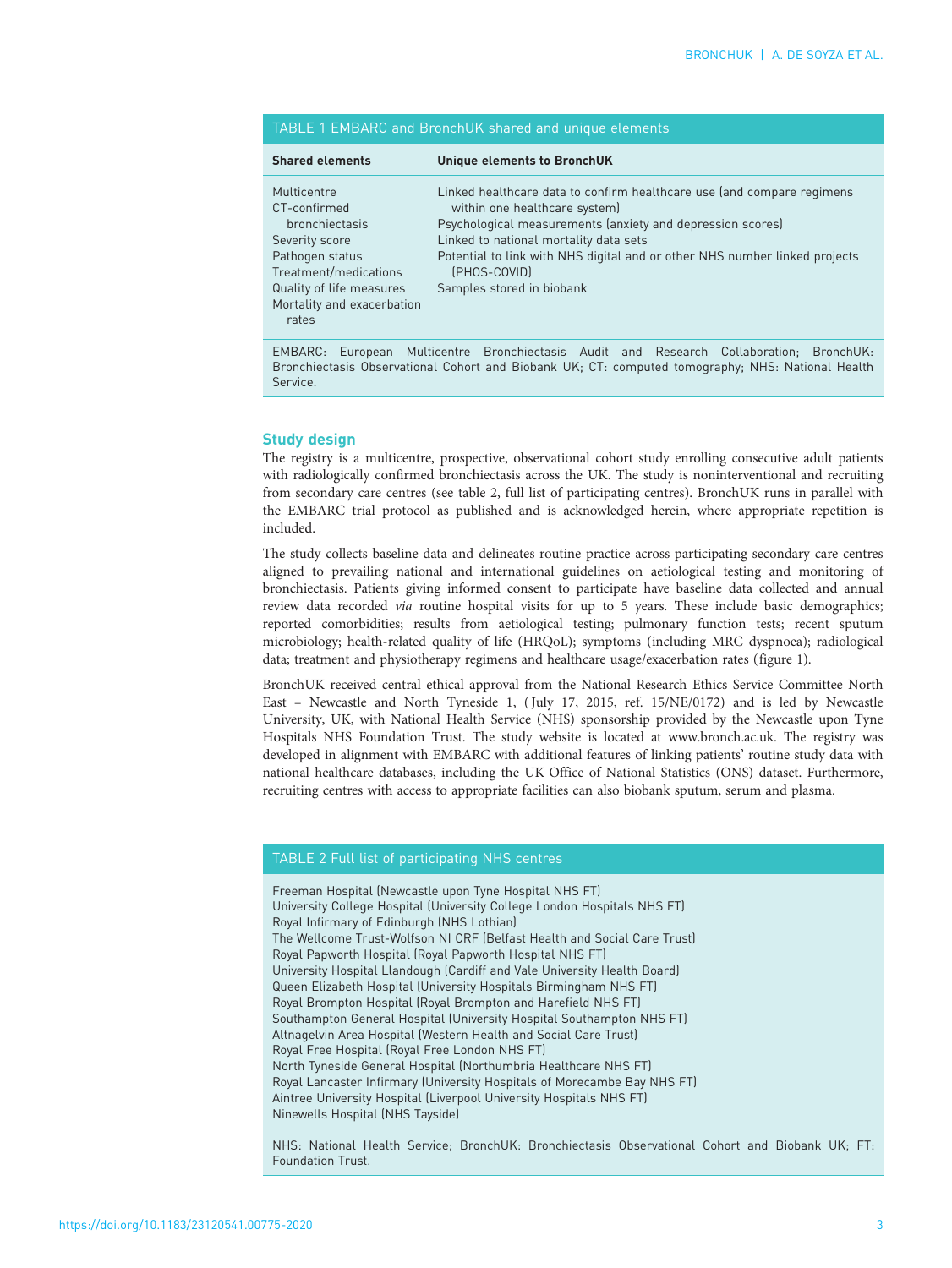<span id="page-3-0"></span>

FIGURE 1 Study flow chart. CT: computed tomography.

#### **Participants**

Participants are patients with a primary diagnosis of bronchiectasis that meet the following inclusion and exclusion criteria. The inclusion criteria of this study are: adults with a clinical history consistent with bronchiectasis (cough, chronic sputum production and/or recurrent respiratory infections); and historical computed tomography (CT) of chest demonstrating bronchiectasis (bronchial dilatation) affecting one or more lobes.

The exclusion criteria are: patients who are unable or unwilling to provide informed consent; bronchiectasis due to known cystic fibrosis or bronchiectasis is not the main or co-dominant respiratory disease; prior lung transplantation for bronchiectasis; and patients already enrolled into EMBARC.

#### Identification and recruitment

Patients are identified and recruited from secondary care outpatient clinics in either general respiratory or specialist hospital clinics. It should be noted that participants entering BronchUK cannot be simultaneously entered into EMBARC. This is to avoid inadvertent double counting of the same patient as two individual patients in the larger EMBARC dataset.

#### Follow-up

Patient data are collected on an annual basis (within a 6-month variance) aligned to routine clinical attendance for up to 5 years, unless a patient is clinically discharged or withdraws from the study.

## **HROol**

The registry uses both the 'Quality of Life – Bronchiectasis' questionnaire version 3.1 [\[19](#page-7-0)] and the St George's Respiratory Questionnaire (SGRQ) [\[20\]](#page-7-0). An automatic calculator tool is incorporated into the registry platform to aid calculation. The former reflects the use of this in EMBARC as it is the only disease-specific HRQoL tool that has been specifically developed and validated for bronchiectasis. We have included the SGRQ as this has prior validation in bronchiectasis and allows comparison to other datasets. We also included the Hospital Anxiety and Depression Scales to define the extent of psychological comorbidity in bronchiectasis.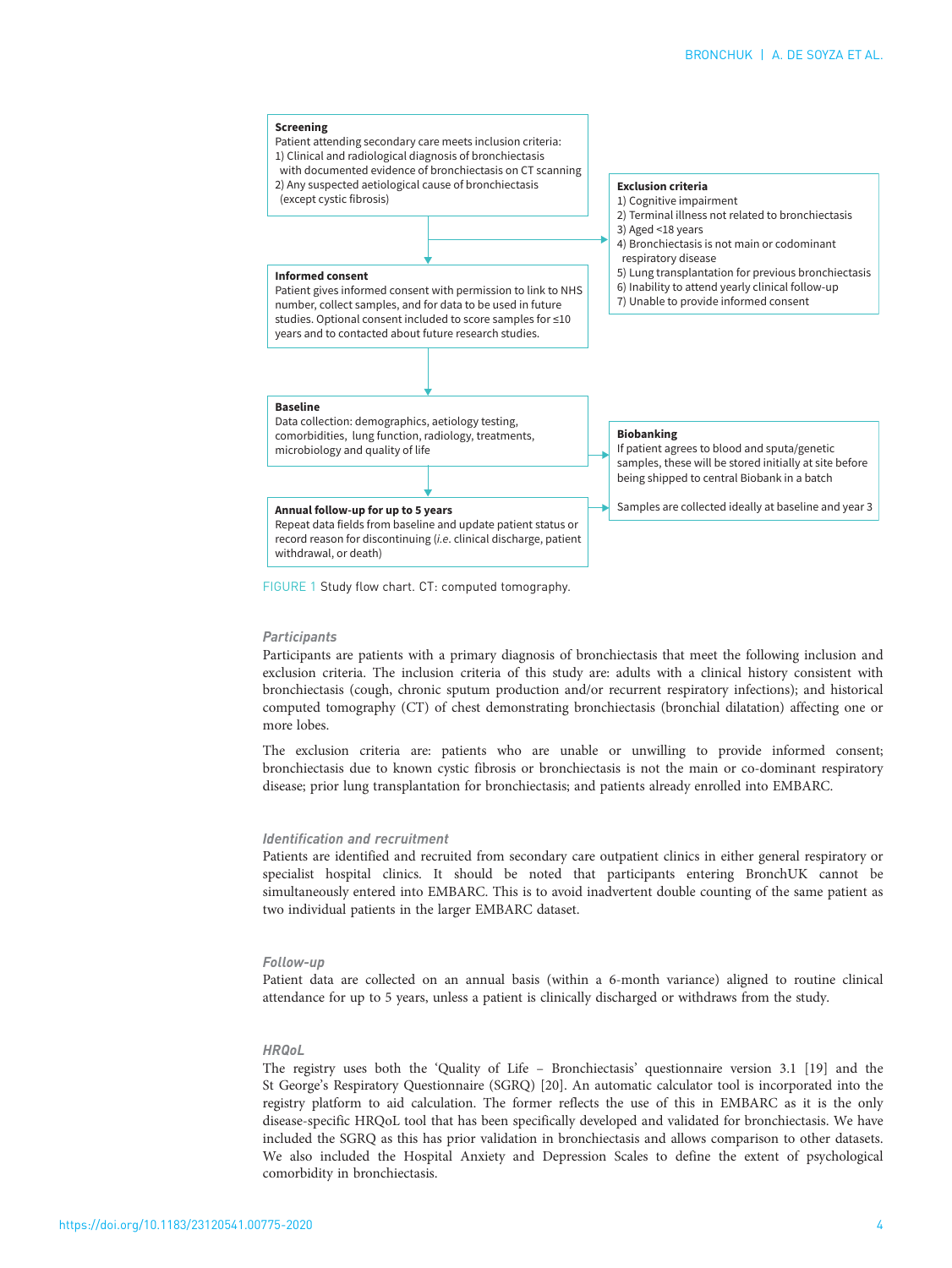# Aetiology

The aetiology of bronchiectasis is determined by the physician caring for the patient. However, extensive data are collected on the aetiological testing performed. Based on the testing recommended by consensus guidelines, the underlying basis for an aetiological diagnosis is collected and can be validated [\[21\]](#page-7-0).

## Exacerbations

We followed the EMBARC proposal to use a pragmatic definition of an exacerbation, allowing self-managed exacerbations to be included [[14\]](#page-7-0). Severe exacerbations are defined as per BTS criteria as an exacerbation requiring hospital admission (or hospital-at-home management [\[1\]](#page-7-0)). Hospital attendances such as emergency room visits that do not result in hospital admission are also recorded.

## Sputum colour

Sputum colour is evaluated using a validated photographic sputum colour chart that rates colour from 1 (mucoid) to 4 (highly purulent) [\[22](#page-7-0)].

#### Lung function

Lung function is recorded as noted in the EMBARC protocol with height, weight and post-bronchodilator spirometry values [\[23\]](#page-7-0) consistent with American Thoracic Society (ATS)/European Respiratory Society (ERS) guidelines as per EMBARC [[14](#page-7-0)].

## Severity of disease

The variables required to calculate the Bronchiectasis Severity Index (BSI) are recorded [\[24](#page-7-0)], such as history of hospitalisations, MRC dyspnoea score and radiological extent of disease. Like EMBARC, the database platform automatically calculates BSI scores [[14](#page-7-0), [24\]](#page-7-0).

## Smoking status

Current and past smoking status was determined, including pack-years smoked.

## **Comorbidity**

We record other respiratory (e.g. asthma, COPD) and nonrespiratory comorbidity.

## Microbiology

Microbiology data arising from any sample (sputum, bronchoalveolar lavage, induced sputum) collected in either stable state or at exacerbation is recorded. To align data with EMBARC, we adopted the definition of colonisation as two positive samples at least 3 months apart when clinically stable. We also collect any routinely available antibiotic susceptibility test results. Again, in alignment with EMBARC, reflecting the clinical importance of Pseudomonas aeruginosa in driving exacerbations and mortality, the database will collect specific data on P. aeruginosa, including any historical isolation of P. aeruginosa. Furthermore, wherever recorded clinically, we also enter mucoid versus nonmucoid status for Pseudomonas data. There is a section for entry of anti-Pseudomonas therapy, including nebulised antibiotics and any eradication treatments used.

#### Radiology

Reflecting the simple nature of the Reiff score [\[25](#page-7-0)] and the adoption of this into the EMBARC registry, we are asking recruiting centres to use this system. Historical CT scans are recorded at baseline and any scan undertaken during the study for clinical reasons are entered in the subsequent annual review form. There is the ability to look at longitudinal changes in CT but only where scans were undertaken for clinical reasons as per routine hospital care. We have not sought funding for over-reading of CT scans, in part, as it is highly complex and expensive to coordinate across multiple centres.

## **Treatments**

Details are recorded on treatment, including all oral and inhaled therapies and maintenance antibiotics (systemic or pulmonary targeted, mucoactive drugs and anti-inflammatories). Comprehensive data on physiotherapy practise are also recorded, along with vaccination status. Treatment options are regularly updated as new therapies complete randomised trials and become available during the study.

#### Quality control

The database has been adapted from the EMBARC platform allowing a well-established platform with integral quality control to be applied. As previously, the database incorporates automated logic checks to alert users when data entered are outside expected range and to prevent incorrect values being entered. Each case entered into the registry is manually verified by a member of the central study team and data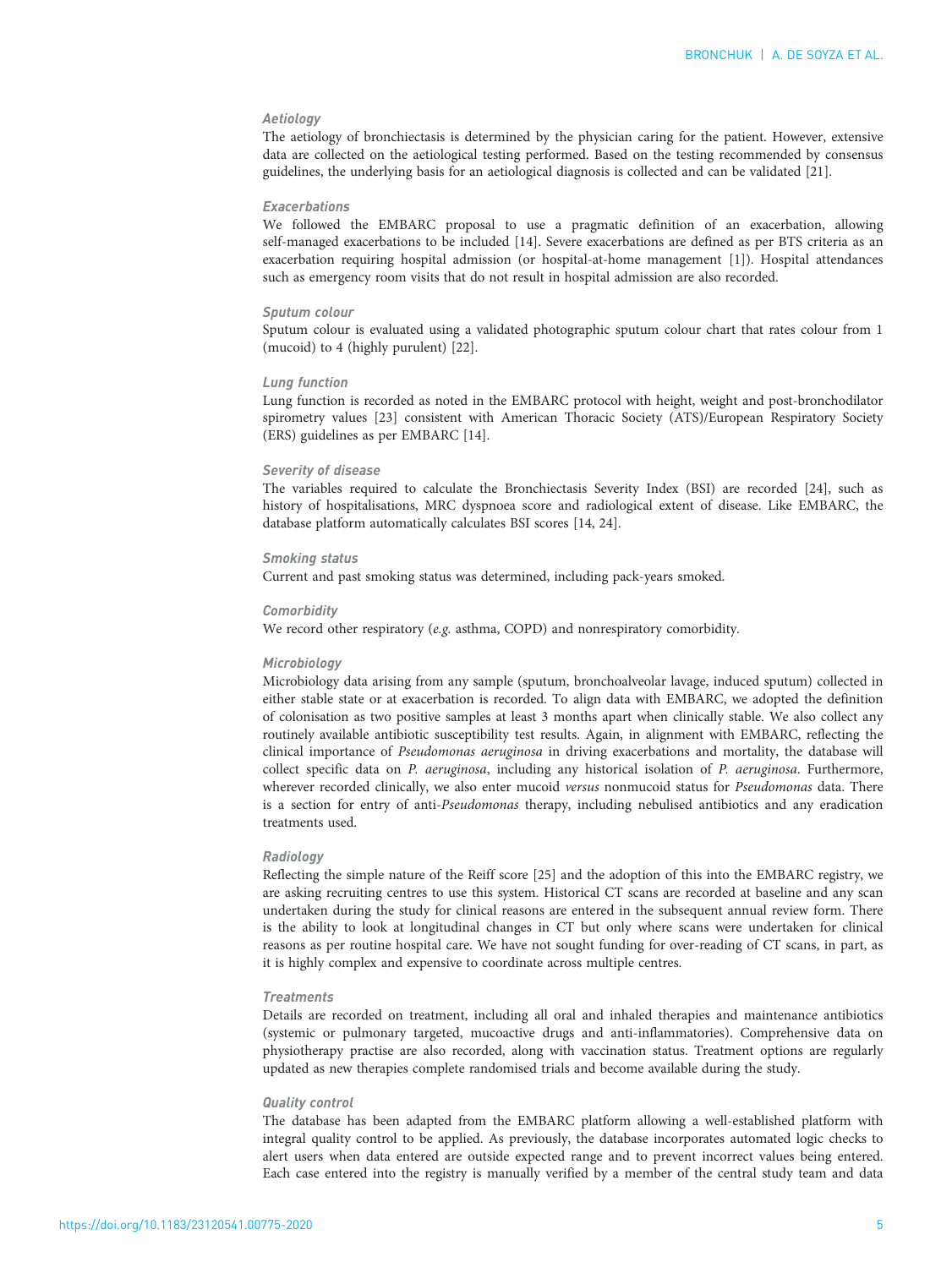queries, including any missing values, are resolved with the study site. We have followed the source data verification and random audit at study sites employed in EMBARC to ensure quality. Furthermore, we have included on-site monitoring and assessment of data entry in a subset of patients where necessary. Source data verification and random audit is also conducted across study sites.

## Governance and unique identifiers

Reflecting the study's aim to characterise disease burden and healthcare use, we gained overarching national regulatory approval and individual patient permission during consent to link patient data to a unique identifier. This identifier allows patients to be cross-referenced with UK healthcare data (digital.nhs.uk) and the ONS [\(www.ons.gov.uk\)](http://www.ons.gov.uk) giving us both healthcare use and mortality data. This ability to identify patients results in a data-handling protocol limiting all data to a 'Safe Haven'. We have worked with the Health Informatics Centre (HIC) based at the Farr institute, University of Dundee, to provide a process that prevents identifiable data to be exported from Safe Haven.

#### Biobank sampling

Samples being biobanked depend on the capability of each individual centre. We are biobanking whole blood suitable for DNA extraction and genotyping studies, as well as serum and plasma suitable for biomarker studies. Sputum is stored for future microbiome analysis and in selected centres sputum sol is also be prepared suitable for inflammatory marker analyses. These samples should allow endo-typing of bronchiectasis and correlation with genomic data from both the host and microbiome in future studies. The biobanking follows a standardised operating procedure (SOP), though not all sites are able to provide all samples in all patients. The quality control for the samples is based on audits of the SOP worksheets. Patients can still be recruited into the study even if they are unable to provide samples.

#### Sample size

We chose a pragmatic sample size of 1500 patients, allowing for rare disease aetiologies to be captured. Our aim was to have at least nine centres recruiting to allow for a geographic spread across the UK. We have broadened this to include up to 15 centres with further centres welcomed.

## Governance, oversight and data sharing

The study is conducted in accordance with the principles of Good Clinical Practice. We have obtained approvals from the national Health Research Authority and each partner site requires separate institutional approval.

The registry is held securely in the University of Dundee HIC parallel to the EMBARC registry. Our data are shared with EMBARC to allow a bigger European dataset.

Access to the data is first considered via an approvals process and access committee. The data are retained within the Safe Haven model [\(www.scot-ship-toolkit.org.uk/information-page/ship-safe-havens](http://www.scot-ship-toolkit.org.uk/information-page/ship-safe-havens)) and can be accessed either through a closed virtual desktop that allows secure access and data analysis but prevents copying or downloading of data, or data can be extracted and processed into summary format by the study team and then provided to the requesting researcher with no identifiers. Both models ensure complete data security. Active investigators and other stakeholders have unrestricted access to their own NHS site data. As per EMBARC, the database and governance processes surrounding data management and access are fully compliant with the UK Data Protection Act 1998 and the Data Protection Directive 95/46/EC of the European Parliament and of the Council (1995).

Access to the biobank also requires approvals from the biobank access committee of BronchUK. Priority is given to those with formed projects and appropriate ethical approval and funding in place to conduct the study.

The BronchUK study group follows the International Committee of Medical Journal Editors recommendations regarding authorship. The results of the study are disseminated in the form of annual reports, conference abstracts and peer-reviewed publications.

# **Discussion**

Bronchiectasis research is helping to tackle major gaps in our understanding of the disease and moving us towards completion of the roadmap tasks [[13](#page-7-0)]. Reflecting the heterogeneity within bronchiectasis, the larger European registry is well placed to define the importance of certain rare aetiologies and provide a good view of variation across countries.

These large registries are needed as rare diseases or aetiologies are unlikely to be well represented in single centre studies. Prior multicentre studies have helped show the importance of bronchiectasis and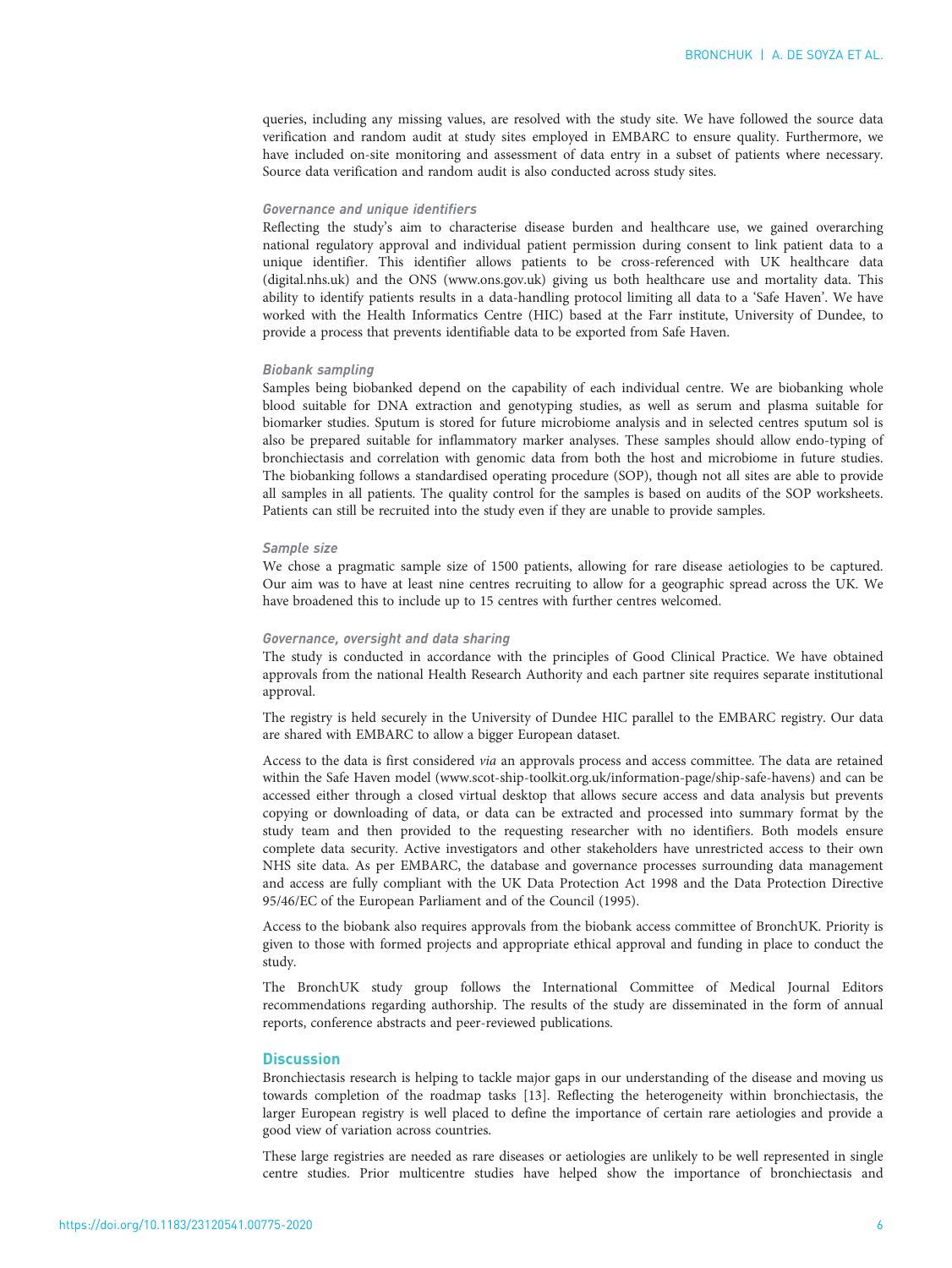rheumatoid arthritis overlap (BROS) as having possible adverse prognostic effects [[26](#page-7-0)]. One notable aspect of this study was the variation in rates of BROS between centres. This may depict referral patterns, local healthcare systems or genuine differences in the rates of BROS between countries. The aim of BronchUK is therefore to study variation within a country where access to healthcare is expected to be similar and where we can track disease outcomes using national datasets of healthcare use [[27](#page-7-0)].

Strengths of the project include using a platform compatible with EMBARC datasets and the rigorous quality control mechanisms already successfully applied within EMBARC. Consistency of data collection methods and alignment of databases will allow comparison across international registries such as EMBARC, the Indian Bronchiectasis Registry, the Australian Bronchiectasis Registry [[28](#page-7-0)] and KMBARC registry [\[29\]](#page-7-0). These data enable a more global comparison of disease characteristics and management and this approach has already helpfully highlighted important differences between European and Indian patients [\[30\]](#page-7-0).

A further strength is the biobanking of samples for future biomarker and/or genetic analysis. This allows mechanistic studies to be conducted.

Certain limitations need to be acknowledged. The study is recruiting from a number of centres across the UK with a large sample size. However, despite this, it is possible we will not capture the full experiences of patients across the UK. Importantly, patients that are being recruited into EMBARC from UK sites cannot be simultaneously recruited into BronchUK. Keeping the projects separate at recruitment allows centres that cannot biobank contribute to EMBARC, and centres that can biobank, contribute to BronchUK. This avoids double counting of the same patient when BronchUK datasets are shared/imported into the larger EMBARC dataset. The ability to pool EMBARC-UK data and BronchUK data will, however, give us a powerful tool to capture not only a broader national view of bronchiectasis care in the UK but also how variation across a single healthcare system might inform better care.

Acknowledgements: We acknowledge the support of the EMBARC project and sharing of the data platform that was then kindly adapted by Leandro Tramma and colleagues at HIC, University of Dundee. We also acknowledge the support of the National Institute for Health Research Biomedical Research Centre in Aging. This paper acknowledges the important role of EMBARC and the published protocol paper for this is reflected within the current Bronchiectasis in India: results from the EMBARC and Respiratory Research Network of India Registry.

Support statement: We acknowledge MRC funding grant MR/L011263/1 for the initial funding for 3 years of patient follow-up. We also acknowledge the US COPD Foundation for an additional grant allowing extended patient follow-up for 5 years. Network activities such as meetings were kindly supported by unrestricted grants from AstraZeneca, Chiesi, Forest Laboratories, Gilead and GlaxoSmithKline. Funding information for this article has been deposited with the [Crossref Funder Registry.](https://www.crossref.org/services/funder-registry/)

Conflict of interest: A. De Soyza has received grants or personal fees from AstraZeneca, Bayer, Chiesi, Grifols, GSK, Pfizer and Novartis. P. Mawson has nothing to disclose. A.T. Hill has nothing to disclose. J.S. Elborn reports acting as chief investigator on a phase I programme for Ionis; involvement in an Innovative Medicines Initiative inhaled antibiotics in bronchiectasis and cystic fibrosis programme with Novartis, Polphor and Alaxia for the European Commission; and support received from Vertex for other projects and travel support to attend the Australian CF conference, all during the conduct of the study. J.M. Bradley has nothing to disclose. C.S. Haworth reports personal fees from Aradigm related to the Orbit studies; advisory board fees from Chiesi and Gilead; personal fees from Grifols related to the Orbit studies; advisory board fees from GlaxoSmithKline; personal fees from Novartis related to the iBEST studies; advisory board and speaker fees from Vertex; personal fees related to the Promis studies and advisory board fees from Zambon; educational grants, speaker fees and advisory board fees from Insmed Incorporated; a research grant and advisory board fees from International Biophysics; educational grants and speaker fees from Teva; consultancy fees from Meiji; advisory board fees from Janssen; and speakers fees from Mylan, all outside the submitted work. R.A. Floto has nothing to disclose. R. Wilson has nothing to disclose. M.R. Loebinger reports advisory board and lecture fees from Insmed and Grifols, and advisory board fees from Bayer, Polyphor and AstraZeneca, outside the submitted work. M. Carroll has nothing to disclose. M. Crichton reports personal fees from AstraZeneca outside the submitted work. J.D. Chalmers reports grants and personal fees from AstraZeneca and Boehringer Ingelheim, personal fees from Chiesi, grants and personal fees from GlaxoSmithKline, grants from Gilead Sciences, grants and personal fees from Insmed, and personal fees from Novartis and Zambon, outside the submitted work. A. Sullivan reports acting as a principal investigator for a multicentre Clinical Trial of Investigational Medicinal Product (CTIMP) sponsored by Novartis, and for a multicentre CTIMP sponsored by the University of Belfast with some medication/equipment provided by Pari Medical, both outside the submitted work. J. Brown has nothing to disclose. J.R. Hurst reports support to attend meetings, and payment to him and to his employer (University College London) for educational and advisory work from pharmaceutical companies that make medicines to treat respiratory diseases including bronchiectasis, outside the submitted work. J. Duckers has nothing to disclose. M. Kelly reports personal fees and nonfinancial support for presentations delivered locally from GlaxoSmithKline, and sponsorship to attend conferences from Bristol Myers Squibb and Napp, all outside the submitted work. J. Steer has nothing to disclose. T. Gatheral has nothing to disclose. P.P. Walker has nothing to disclose. C. Winstanley has nothing to disclose. A. McGuire has nothing to disclose. D. Denning and family hold founder shares in F2G Ltd, a University of Manchester spin-out antifungal discovery company. He acts or has recently acted as a consultant to Scynexis, Mayne, Pulmatrix, Pulmocide, Zambon, Biosergen and Fujifilm. In the last 3 years, he has been paid for talks on behalf of Hikma, Gilead and Pfizer. He is a longstanding member of the Infectious Disease Society of America Aspergillosis Guidelines group, the European Society for Clinical